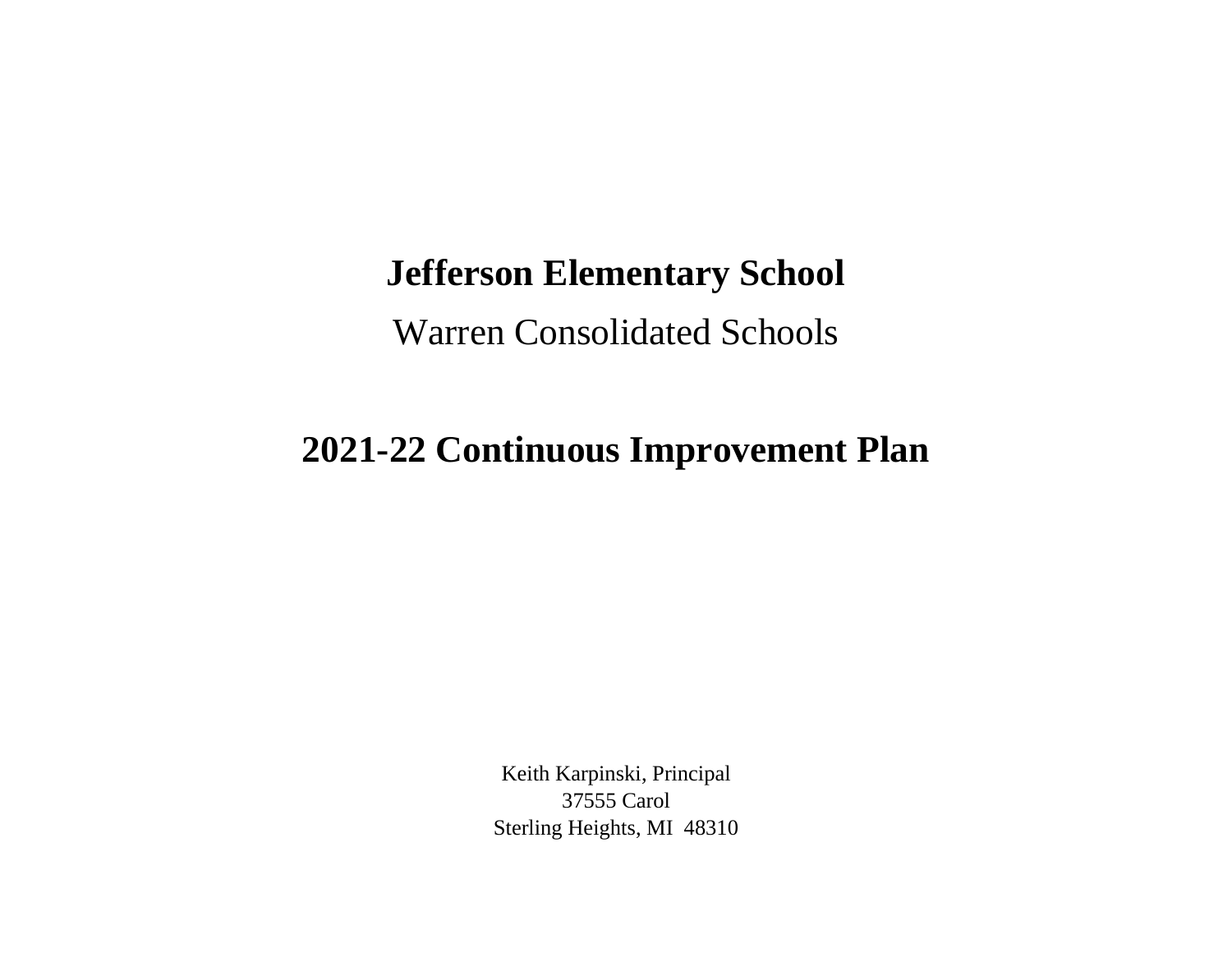**Using your building's data story and equity reflection, review your current improvement plan. Does this new information on equity lead to adjusting or adding any additional strategies or activities to your improvement plan? Indicate your goals below and any revisions for 2021-2022.**

| Goal 1                                                                        |                                                                                                                                                                                                                            |  |
|-------------------------------------------------------------------------------|----------------------------------------------------------------------------------------------------------------------------------------------------------------------------------------------------------------------------|--|
| <b>SMART Goal Language</b>                                                    | 85% of Kindergarten, First, Second, Third, Fourth and Fifth grade students will demonstrate a proficiency in Common<br>Core Mathematics Standards in Mathematics by 06/03/2023 as measured by state and local assessments. |  |
| <b>Continuation Goal</b><br>(Yes or No)                                       | ves                                                                                                                                                                                                                        |  |
| <b>Additional Strategies</b>                                                  | Small group math reteaching groups as well as Title I interventions for specific grade level using the AVMR<br>supplement.                                                                                                 |  |
| <b>Additional Activities</b>                                                  | Parent University: A series of evening Webexs' to highlight a new math strategy.                                                                                                                                           |  |
| <b>Title I Funding Source</b><br><b>Update (must match Title</b><br>I budget) | Title I                                                                                                                                                                                                                    |  |
| <b>Other Funding Sources</b><br><b>Update</b>                                 |                                                                                                                                                                                                                            |  |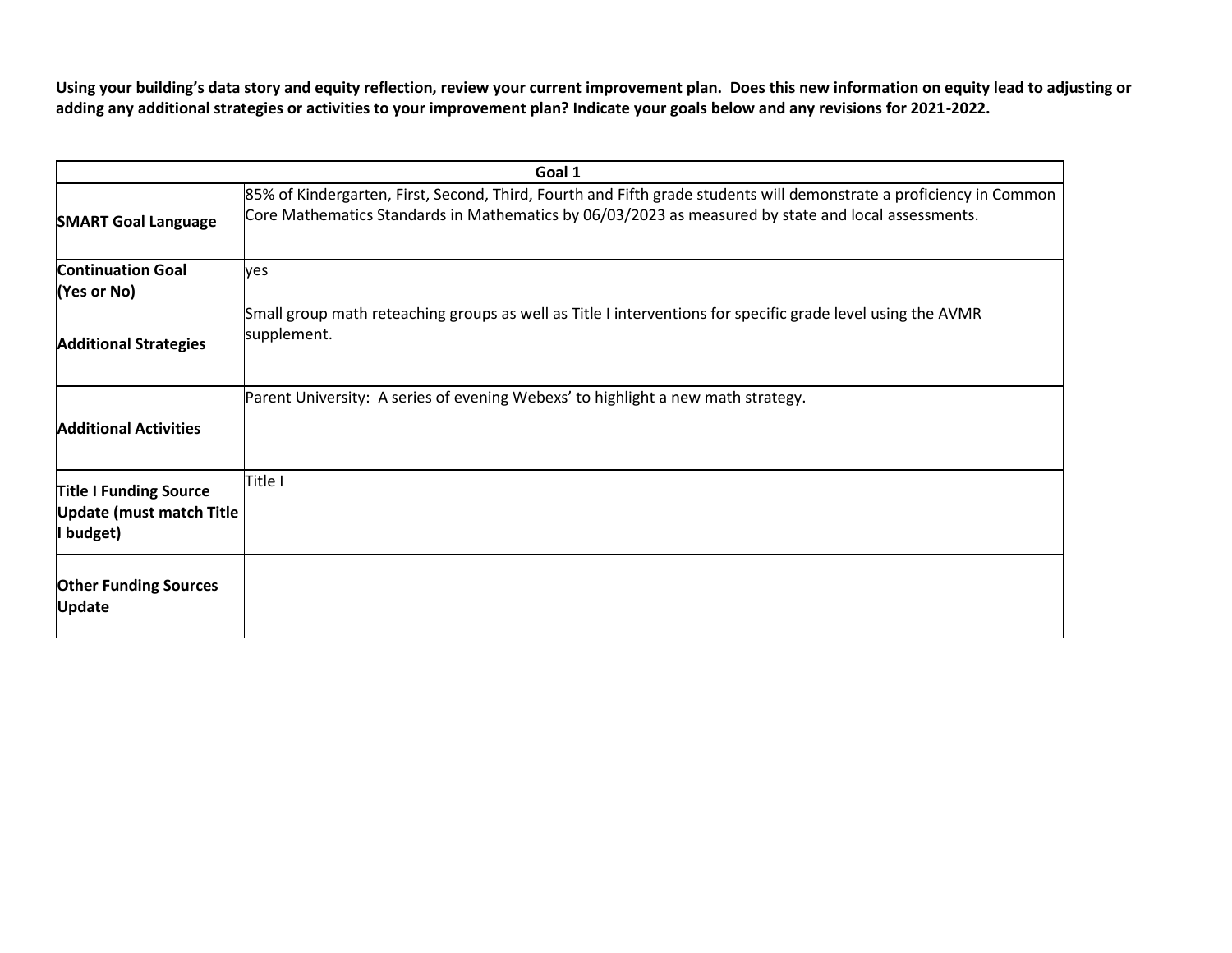| Goal 2                                                                 |                                                                                                                                                                                                                                      |  |
|------------------------------------------------------------------------|--------------------------------------------------------------------------------------------------------------------------------------------------------------------------------------------------------------------------------------|--|
| <b>SMART Goal Language</b>                                             | 85% of Kindergarten, First, Second, Third, Fourth and Fifth grade students will demonstrate a proficiency in the Common<br>Core Reading Standards in English Language Arts by 06/03/2023 as measured by state and local assessments. |  |
| <b>Continuation Goal</b><br>(Yes or No)                                | ves                                                                                                                                                                                                                                  |  |
| <b>Additional Strategies</b>                                           | Walk to Read across grade levels. Rocket Reader intervention and LAT interventions for level 1-4 students. Using<br>Corrective Reading/ Reading Mastery/ Language for Learning curriculum.                                           |  |
| <b>Additional Activities</b>                                           | Reading Theme Kickoff in September, Hands on Science Museum. Parent University Webex for Grade level appropriate<br>reading strategies.                                                                                              |  |
| <b>Title I Funding Source</b><br>Update (must match Title I<br>budget) | Title 1 & 3<br>\$2,900.00                                                                                                                                                                                                            |  |
| <b>Other Funding Sources</b><br><b>Update</b>                          |                                                                                                                                                                                                                                      |  |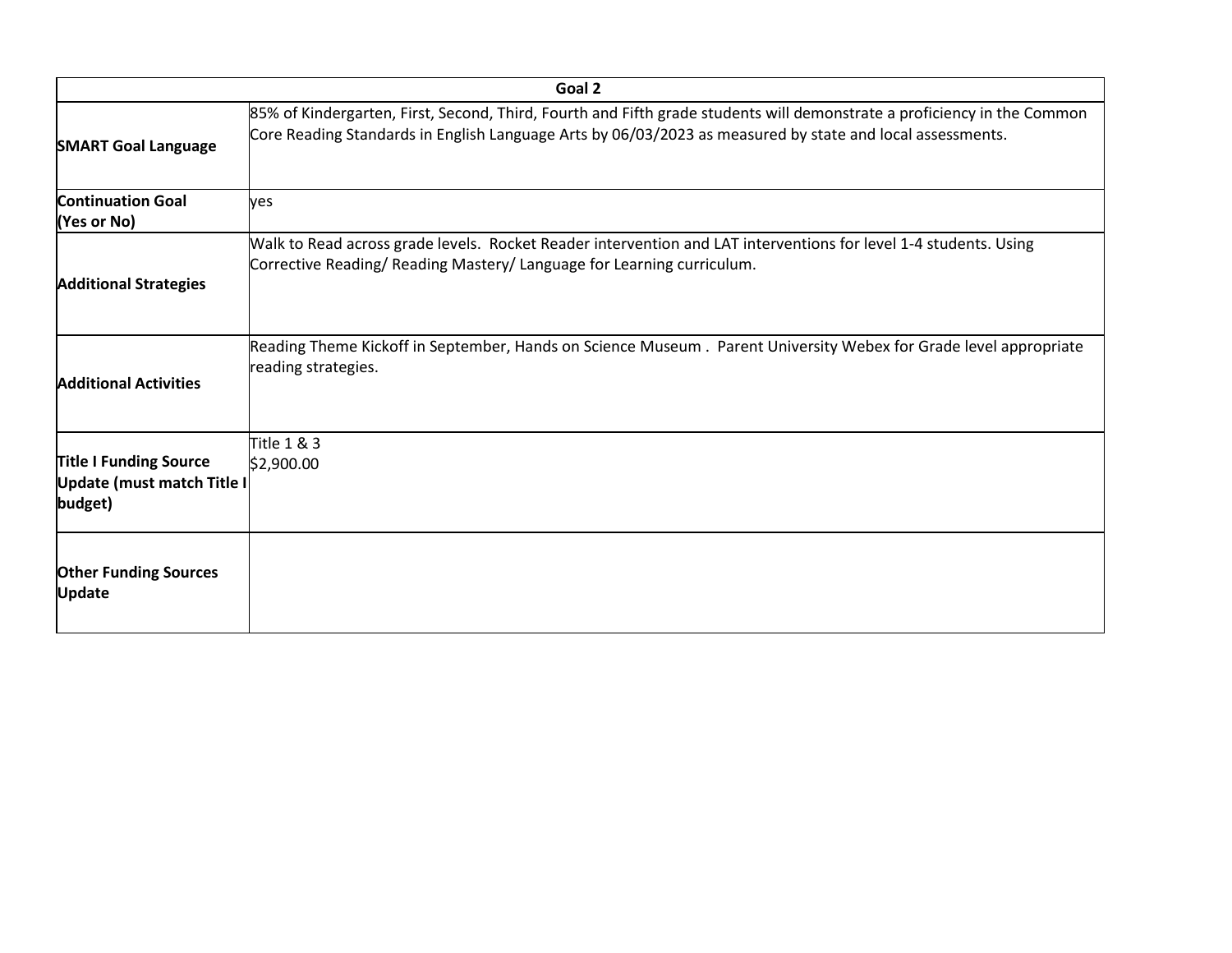|                                                                               | Goal 3                                                                                                                                                                                                                           |  |  |
|-------------------------------------------------------------------------------|----------------------------------------------------------------------------------------------------------------------------------------------------------------------------------------------------------------------------------|--|--|
| <b>SMART Goal Language</b>                                                    | 85% of Kindergarten, First, Second, Third, Fourth and Fifth grade students will demonstrate a proficiency in Common<br>Core Writing Standards in English Language Arts by 06/03/2023 as measured by state and local assessments. |  |  |
| <b>Continuation Goal</b><br>(Yes or No)                                       | yes                                                                                                                                                                                                                              |  |  |
|                                                                               | Utilizing Benchmark writing supports and Writing to Text Prompts                                                                                                                                                                 |  |  |
| <b>Additional Strategies</b>                                                  |                                                                                                                                                                                                                                  |  |  |
|                                                                               | Writers Workshop                                                                                                                                                                                                                 |  |  |
| <b>Additional Activities</b>                                                  |                                                                                                                                                                                                                                  |  |  |
| <b>Title I Funding Source</b><br><b>Update (must match Title</b><br>I budget) |                                                                                                                                                                                                                                  |  |  |
| <b>Other Funding Sources</b><br><b>Update</b>                                 |                                                                                                                                                                                                                                  |  |  |